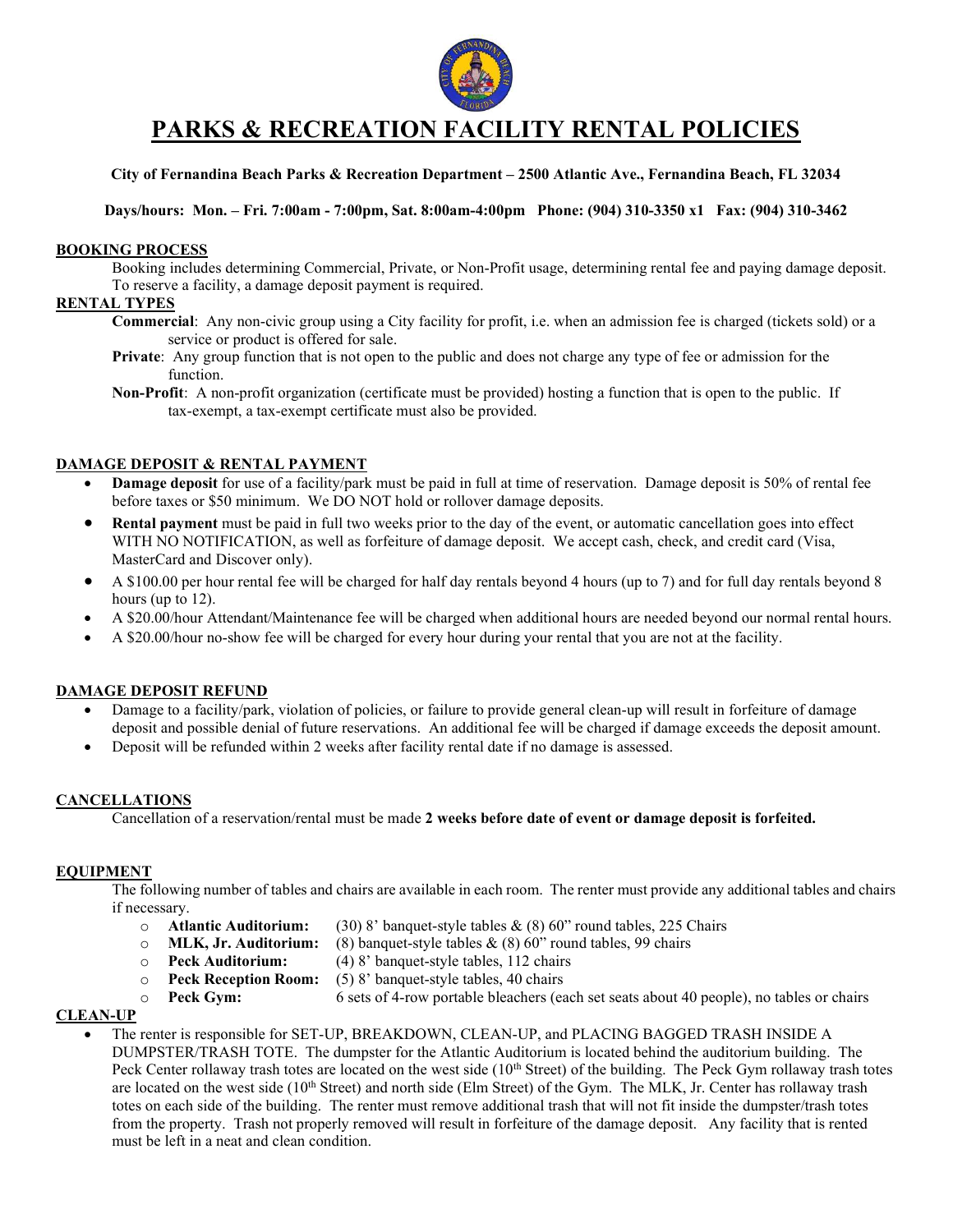Only ticky tack type product may be used for hanging decorations on the wall and it must be completely removed after the event. No tacks, tape, nails, or staples. No wall hangings permitted in the Peck Auditorium. No ceiling hangings permitted in the Atlantic Auditorium. No tape, staples, nails or tacks on the floor or stage at any facility.

### OTHER CONDITIONS

- NO SMOKING allowed in any indoor City facility.
- Alcohol is not allowed at any City facility without a license from the State of Florida and proof of insurance. Off-duty police officers are required if an alcohol permit is granted. Contact us for more information, 904-310-3350.
- If membrane structures (bounce houses, inflatable slides, etc.) are to be used, proof of insurance is required from the outside agency supplying the structure, and the renter will assume full liability. An additional permit fee of \$25.00 applies for a membrane structure.
- If a non-profit group's event at a facility is a fundraiser or charges admission, they will pay the non-profit rental rate, not the commercial rate.
- A \$100.00 per hour rental fee will be charged for half day rentals beyond 4 hours (up to 7) and for full day rentals beyond 8 hours (up to 12).
- If the date and time requested is not during normal rental hours, an attendant fee of \$20.00/hour is required.
- No rentals prior to 7:00am or past 11:59pm.

### RULES AND REGULATIONS FOR PARK RENTALS ONLY:

- All trash generated during rental of a City park must be bagged and taken away from the park by the renter. Please do not use the trashcans in the park. If the park is not left in a neat and clean condition, the damage deposit will be forfeited.
- No smoking in or near playgrounds.
- No park usage after 7:00pm.
- No amplified music (must have a special event permit; for more information, contact 904-310-3350).
- No helium balloons permitted, as they may pose a threat to local wildlife.

# FACILITY RENTAL HOURS

Room rentals are not available on the following observed City holidays: New Year's Eve/Day; MLK Day; Good Friday; Memorial Day; Independence Day; Labor Day; Veterans' Day; Thanksgiving & Day After; Christmas Eve; Christmas Day.

|                                 | <b>MON - THURS</b> | <b>FRIDAY</b>      | <b>SATURDAY</b>    | <b>SUNDAY</b> |
|---------------------------------|--------------------|--------------------|--------------------|---------------|
| ATLANTIC CENTER 8:00am - 9:00pm |                    | $8:00am - 10:00pm$ | $8:00am - 10:00pm$ | Closed        |
| MLK, JR. CENTER                 | $8:00am - 9:00pm$  | $8:00am - 10:00pm$ | $8:00am - 10:00pm$ | Closed        |
| PECK CENTER                     | $8:00am - 9:00pm$  | $8:00am - 10:00pm$ | $8:00am - 10:00pm$ | Closed        |
| PECK GYM                        | $8:00am - 9:00pm$  | $8:00am - 10:00pm$ | $8:00am - 10:00pm$ | Closed        |

### ROOM RENTALS (effective 10/1/2021) \*\*\*NO SMOKING allowed in any indoor City facility or on playgrounds \*\*\* \$100.00 per additional hour (rental fee)

### FULL DAY RATES (up to 8 hours) HALF DAY RATES (up to 4 hours)

|                                                                            | SET-UP/BREAKDOWN/CLEAN-UP |                                         |                     | SET-UP/BREAKDOWN/CLEANUP |                                         |                     |
|----------------------------------------------------------------------------|---------------------------|-----------------------------------------|---------------------|--------------------------|-----------------------------------------|---------------------|
| <b>ATLANTIC AUDITORIUM</b><br>(Price includes kitchen)                     | Commercial<br>\$1,250     | Private<br>\$700 City<br>\$876 Non-City | Non-Profit<br>\$450 | Commercial<br>\$625      | Private<br>\$350 City<br>\$438 Non-City | Non-Profit<br>\$225 |
| MLK, Jr. AUDITORIUM<br>(Price includes kitchen)                            | \$790                     | \$450 City<br>\$540 Non-City            | \$300               | \$395                    | $$225$ City<br>\$270 Non-City           | \$150               |
| <b>PECK GYMNASIUM</b><br>(Rental does not include cardio area/weight room) | \$800                     | \$600 City<br>\$720 Non-City            | \$350               | \$400                    | \$300 City<br>\$360 Non-City            | \$175               |
| <b>PECK RECEPTION ROOM</b>                                                 | \$450                     | \$300 City<br>\$360 Non-City            | \$150               | \$225                    | \$150 City<br>\$180 Non-City            | \$75                |
| PECK AUDITORIUM                                                            | \$650                     | \$420 City<br>\$526 Non-City            | \$262               | \$325                    | $$210$ City<br>\$263 Non-City           | \$131               |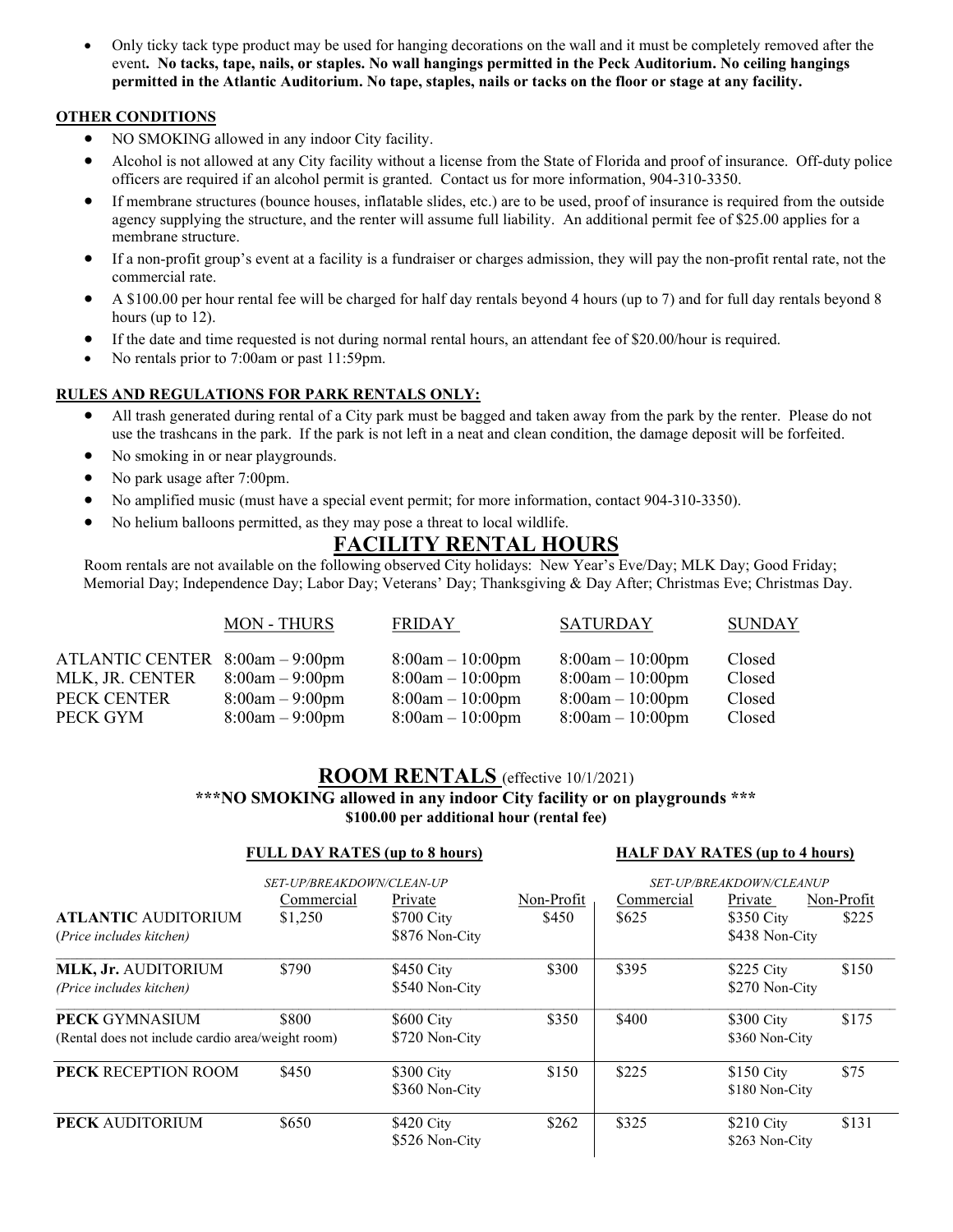# PARK RENTALS

## No park usage after 7:00pm

### FULL DAY RATES (up to 8 hours) HALF DAY RATES (up to 4 hours)

| <b>PARK PAVILIONS</b>                                             | $$50.00+$ tax/City + \$50 refundable deposit     |                     | $$25.00/City + $50$ refundable deposit          |                         |  |  |
|-------------------------------------------------------------------|--------------------------------------------------|---------------------|-------------------------------------------------|-------------------------|--|--|
| Seaside Park, North Beach Park;                                   | $$63.00+$ tax/Non-City + \$50 refundable deposit |                     | $$31.00/N$ on-City + \$50 refundable deposit    |                         |  |  |
| ***Electricity not included<br>Main Beach Boardwalk (A, B, and C) |                                                  |                     | ***Electricity not included                     |                         |  |  |
| Peck Field; Atlantic Nature Center;                               | <b>Commercial Rates</b>                          |                     |                                                 | <b>Commercial Rates</b> |  |  |
| Atlantic Park; MLK Pavilion #3                                    | $$100.00+$ tax/City + \$50 refundable deposit    |                     | $$50.00/City + $50$ refundable deposit          |                         |  |  |
| Egans Creek Pavilion, Simmons Park                                | \$126.00+ tax/Non-City + \$50 refundable deposit |                     | $$62.00/N$ on-City + \$50.00 refundable deposit |                         |  |  |
|                                                                   | ***Electricity not included                      |                     | ***Electricity not included                     |                         |  |  |
| <b>PARK PAVILIONS</b>                                             | $$75.00+$ tax/City + \$50 refundable deposit     |                     | $$50.00/C$ ity + \$50 refundable deposit        |                         |  |  |
| Central Park, MLK #1 and #2                                       | $$93.75+$ tax/Non-City + \$50 refundable deposit |                     | $$62.50/N$ on-City + \$50 refundable deposit    |                         |  |  |
| Train Depot Pavilion                                              | ***Electricity Included                          |                     | ***Electricity Included                         |                         |  |  |
|                                                                   | <b>Commercial Rates</b>                          |                     | <b>Commercial Rates</b>                         |                         |  |  |
|                                                                   | $$150.00+$ tax/City + \$50 refundable deposit    |                     | $$100.00/City + $50$ refundable deposit         |                         |  |  |
|                                                                   | \$187.50+ tax/Non-City + \$50 refundable deposit |                     | $$125.00/N$ on-City + \$50 refundable deposit   |                         |  |  |
|                                                                   | ***Electricity Included                          |                     | ***Electricity Included                         |                         |  |  |
| <b>CITY PARKS - OPEN SPACE</b>                                    | Private                                          | \$400.00/city       | Private                                         | \$200.00/city           |  |  |
| Central Park; Egans Creek Park;                                   | Private                                          | $$500.00$ /non-city | Private                                         | $$250.00$ /non-city     |  |  |
| Main Beach Park; Sunrise Park;                                    | Commercial                                       | \$750.00            | Commercial                                      | \$500.00                |  |  |
| Peck Field                                                        | Non-profit                                       | \$300.00/city       | Non-profit                                      | \$150.00/city           |  |  |
|                                                                   | Non-profit                                       | \$375.00/non-city   | Non-profit                                      | \$188.00/non-city       |  |  |
|                                                                   |                                                  |                     |                                                 |                         |  |  |
| <b>ALL PARKING LOTS</b>                                           | Private                                          | \$175.00/city       | Private                                         | \$125.00/city           |  |  |
|                                                                   | Private                                          | $$220.00$ /non-city | Private                                         | $$160.00$ /non-city     |  |  |
|                                                                   | Commercial                                       | \$750.00            | Commercial                                      | \$500.00                |  |  |
|                                                                   | Non-Profit                                       | \$300.00/city       | Non-Profit                                      | \$150.00/city           |  |  |
|                                                                   | Non-Profit                                       | \$375.00/non-city   | Non-Profit                                      | \$188.00/non-city       |  |  |

# ATHLETIC FIELD RENTALS\*

\*Rates based on 1-day rentals

Ybor Alvarez Softball Fields, Hickory Street Park Multi-Purpose Fields, Joe Velardi Field

| Non-Profit use unmarked                                 | \$75.00/field City    | \$95.00/field Non-City |
|---------------------------------------------------------|-----------------------|------------------------|
| Private use unmarked                                    | \$100.00/field City   | \$125.00 Non-City      |
| Non-Profit use night/unmarked (includes lights)         | \$120.00/field        | $$150.00$ Non-City     |
| Private use night/ unmarked (includes lights)           | $$150.00$ /field City | \$188.00 Non-City      |
| Field lights (Ybor Alvarez Fields #1, #2, $\&$ #3 only) | $$20.00/hour + tax$   |                        |
| Commercial rate for all field rentals/each              | \$200.00/field        |                        |
| Field prep (includes dragging and chalk)                | \$100.00/field        |                        |

# **OTHER FEES**

| <b>POWER USAGE FOR PARKS*</b>                                                                                        | $$75.00/day$ City, \$94.00/day Non-city (where available – please ask staff assistant)<br>*Included with rentals of Central Park Pavilion and MLK Pavilions $\#1$ and $\#2$ |
|----------------------------------------------------------------------------------------------------------------------|-----------------------------------------------------------------------------------------------------------------------------------------------------------------------------|
| WATER USAGE FOR PARKS                                                                                                | $$75.00/day$ City, \$94.00/day Non-City (where available – please ask staff assistant)                                                                                      |
| <b>MEMBRANE STRUCTURE</b>                                                                                            | \$25.00 (up to 4 on same application)                                                                                                                                       |
| <b>MARQUEES</b><br>Atlantic Center marquee $-2$ sides<br>Main Beach marquee $-1$ side<br>MLK, Jr. marquee $-2$ sides | \$20.00/day/side non-facility renter<br>\$15.00/day/side renter<br>\$50.00/day/side Commercial<br>Marquees have 4 lines and can fit 14-16 letters per line.                 |
| <b>SOUND SYSTEM</b>                                                                                                  | \$50.00/day (available at Atlantic Auditorium, MLK Auditorium, and Peck Auditorium)                                                                                         |

# Please note, a 6.5% sales tax will be added to all rental fees, when applicable